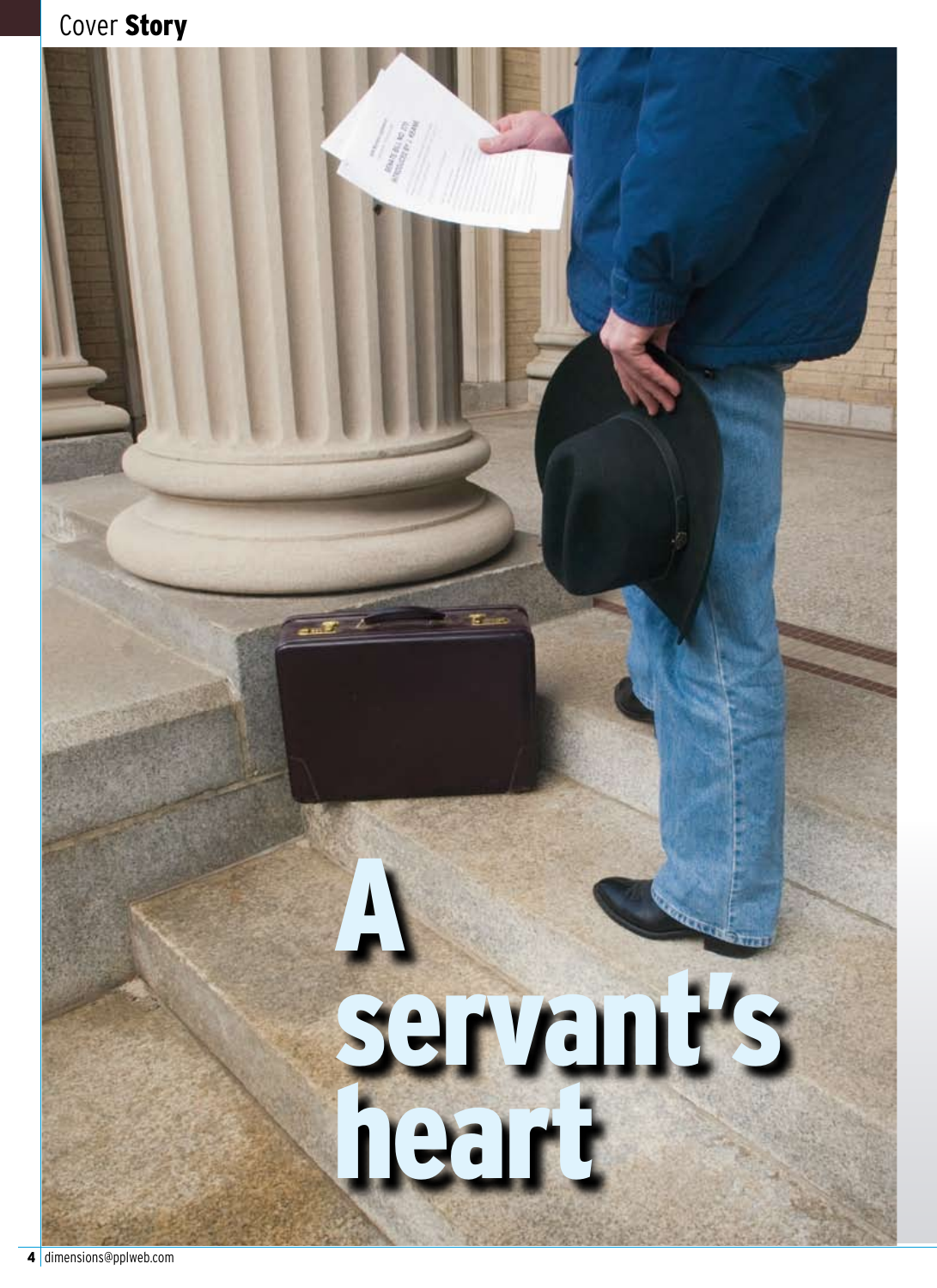# **The Montana Legislature**  doing the people's business in just 90 days

Beginning at noon on the first Monday in January in every odd-numbered year, 150 Montanans from all walks of life put aside their lives and livelihoods as ranchers, tribal leaders, nurses, lawyers, educators, housewives and retirees to convene in Helena for three months to do the people's business as citizen legislators.

"Most of the people who come here have a true servant's heart. They're making a real sacrifice to be here to better our state and represent the people of Montana," said Sen. Taylor Brown (R-Huntley), who is serving his first term in the state Senate.

For PPL Montana's External Affairs staff, the part-time Legislature provides an informal setting with unfettered access to lawmakers who work without offices or paid staffs.

"We have ample opportunities to explain energy issues and discuss what PPL Montana is doing in the state, whether it's community giving, conservation programs or our support of efforts to help the needy pay their heating bills," said David Hoffman, director of External Affairs for PPL Montana.

"Still, coalitions and relationships take time to build, and it's a real challenge to develop trust with people

you're encountering for such a fleeting period," he said.

Unlike most states, Montana's Legislature meets for 90 scheduled days over a four-month period every other year, as required by state law and the state Constitution. The Legislature, which has 50 members in the Senate and 100 in the House of Representatives, governs fewer than a million people in legislative districts larger than some New England states.

"It's a very intense time, packing the whole business of the state in 90 days every other year," Brown said.

"Driving 300 to 400 miles to get here, leaving family and your way of life behind for four months, well, that's stressful," he said, describing how the worry can be seen in the faces of fellow lawmakers, particularly ranchers, who leave their businesses behind to serve.

"They know there's someone at home fighting frozen water pipes and plowing 5-foot drifts of snow to feed their cattle," Brown said. "But they're here because they felt the call to serve."

In terms of salary for legislators, Montana is in the bottom 10 among U.S. states. Montana legislators earn about \$80 a day. And aside from party leaders, legislators have no staff and no

**"**<br> **"**<br>  $\frac{1}{2}$ **EG** Because of the condensed and concentrated time frame, citizen legislators in Montana have a huge learning curve to understand the policies and procedures and to get their heads around the issues, which are as varied as the state of Montana.**"**

David Hoffman, director-External Affairs for PPL Montana

offices — a far cry from the services provided to full-time legislators in states like Pennsylvania, California and New York.

"Because of the condensed and concentrated time frame, citizen legislators in Montana have a huge learning curve to understand the policies and procedures and to get their heads around the issues, which are as varied as the state of Montana," said Hoffman, who served Madison County in the Montana House of Representatives from 1991 to 1993.

"It's almost impossible for a single legislator to understand and read all the

## Key legislative issues of interest to PPL, industry

#### Federal

Climate change Multi-pollutant air legislation Transmission policy Renewable energy standards Nuclear loan guarantees Coal combustion products Taxes

#### Montana

Climate change (carbon sequestration) Hydro expansion as a renewable Water usage rate calculation

#### Pennsylvania

Rate cap expiration, rate mitigation State budget issues Procurement of energy supply Renewable energy, climate change Energy efficiency, conservation Health care